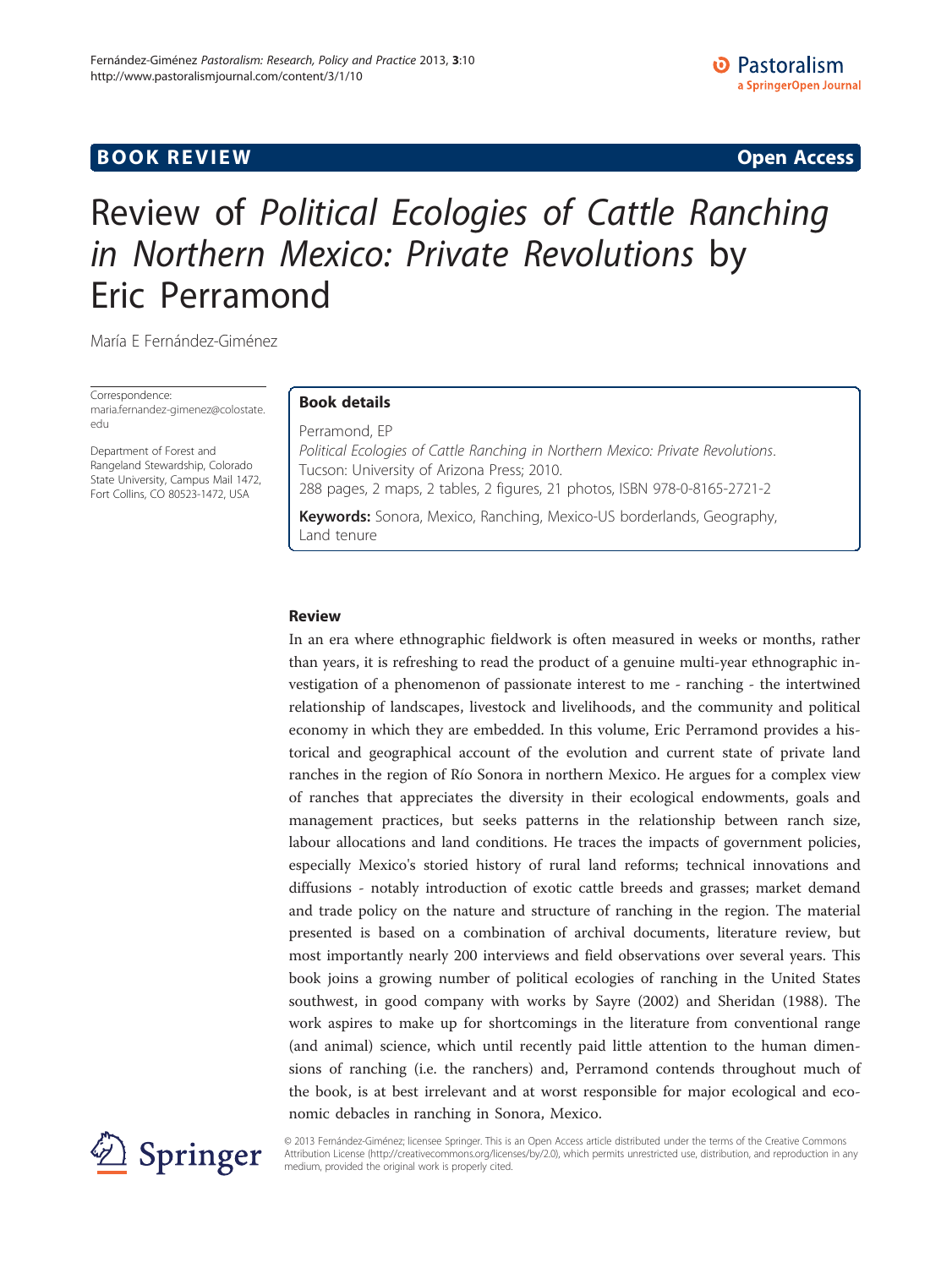Full disclosure: I am a range scientist and a scholar of the human dimensions of ranching and range management. While I fully agree with Perramond's critiques of much of the conventional range science literature and the misguided policies that have resulted from it, I take issue with the broad brush characterization of the science and profession that overlooks recent contributions on the human dimensions of ranching by range scientists (e.g. works by Huntsinger et al. [1997, 2010a](#page-4-0), [2010b, 2012;](#page-4-0) Didier and Brunson [2004](#page-4-0); Brunson and Huntsinger [2008](#page-4-0); Kreuter et al. [2004](#page-5-0), [2005, 2006](#page-5-0), [2008](#page-5-0); Coppock [2011](#page-4-0); Coppock et al. [2009](#page-4-0); Knapp and Fernández-Giménez [2009a](#page-4-0), [2009b](#page-4-0), Liffman et al. [2000](#page-5-0) among others - these just in North America) as well as significant advances in ecological theory and practice - including non-equilibrium dynamics and resilience management - whose main proponents have been range scientists.

Chapters 1 and 2 provide the geographical and historical context for ranching in Río Sonora. Most important is the account in Chapter 2 of the origins and persistence of private ranches in Sonora, in particular the legal provision that properties with fewer than 500 head of cattle were considered 'small' and therefore not subject to redistribution in the most aggressive phase of land reforms. In the arid Sonoran region, 500 cattle require upwards of 20 ha per head, leading to sizable albeit rugged and dry tracts of land in the hands of individual ranchers. At the time of the research over 90% of the land in the study communities was in private ownership with a tiny fraction held by ejidos or other communal ownership. Ejidos are the Mexican system of communal agricultural land tenure established following the Mexican revolution (1910 to 1920), in which the land is held by the community but individual parcels are leased and worked by community members (ejidatarios).

From the perspective of a range scientist, Chapters 3 (Land, Labor and Resource Management on Private Ranches) and 4 (Ranch Ecology, Landscape Change and Power) are lacking in essential basic information about the ecology and management of rangelands and livestock in Río Sonora. For example, the section titled 'Herd Management' (Chapter 3) is really mostly about 'Grazing Management' and deals only with the spatial and temporal distribution of grazing, but says little about other critical aspects such as stocking density or rate, how decisions are made about the number of animals over time, whether they tend to be managed as one single herd or multiple herds on one ranch, and the criteria used by ranchers or vaqueros (cowboys) to make decisions about livestock movement or stocking within or between years. Debt and drought are mentioned as the major factors in deciding to sell, but that is all. The breed of cattle is mentioned in passing at the end of this section, as it is repeatedly throughout the book in the context of critiquing the promotion of exotic breed introduction. European, Asian and African cattle were introduced to the detriment of the spritely 'native' criollo or Corriente cattle, with dire consequences for food crops and water tables as cropland was converted to irrigated alfalfa to feed the lumbering and hungry European hybrids. This point is a very valid one, but the story is never fully unpacked and supported with data or narrative from the dozens of interviews and surveys Perramond conducted. Show us, don't tell us.

To a rancher or range scientist, 'herd management' is usually taken to mean the management of the actual herd - the type and breed of livestock, the herd structure (e.g. number - and age - of cow-calf pairs, bulls, yearling steers and replacement heifers), and how and why the rancher makes short- and long-term decisions about changing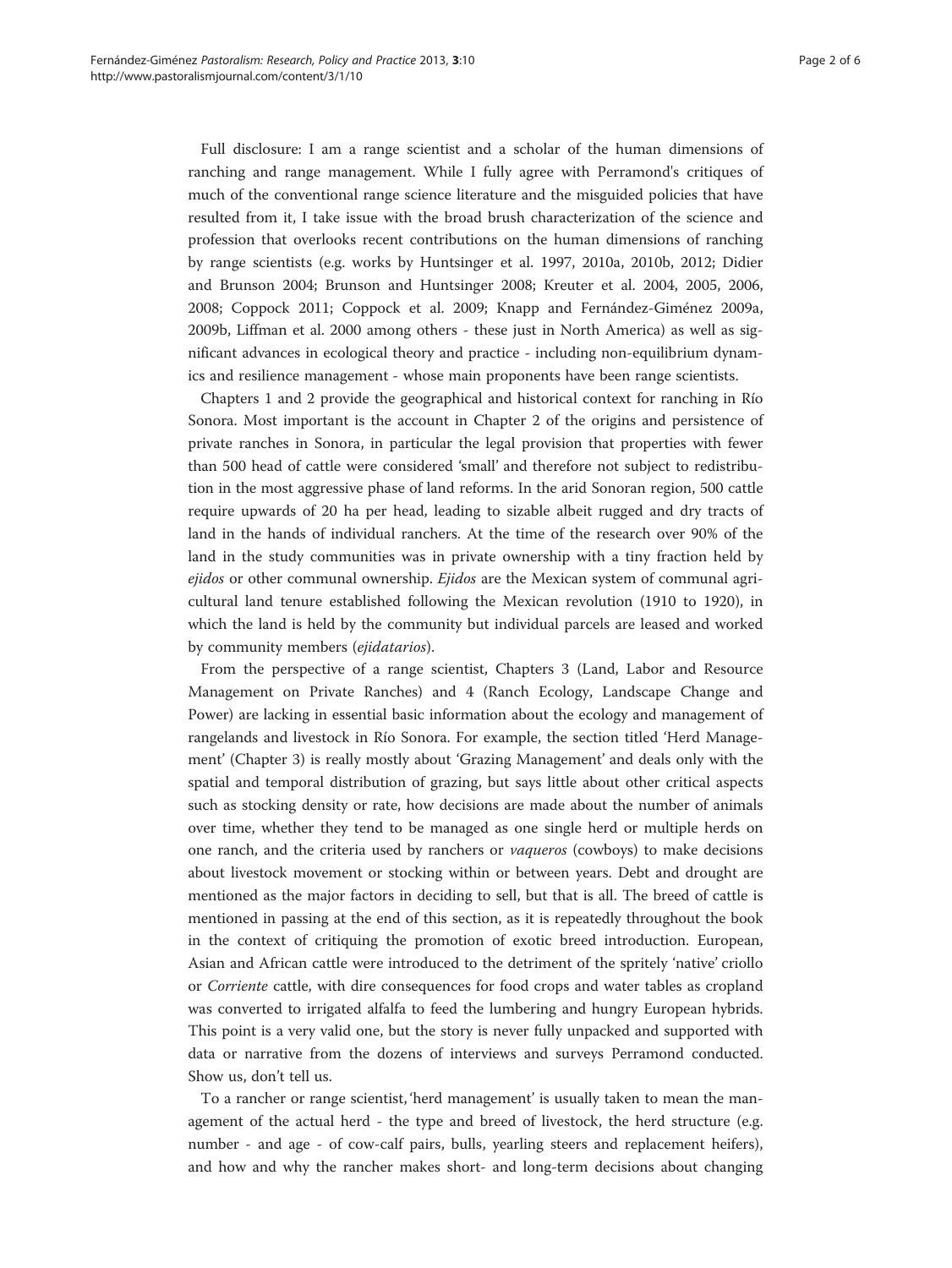these herd characteristics. For example, in arid systems north of the Mexican border, some ranchers opt to reduce or even liquidate their cow-calf operation in favour of making an annual decision to purchase stockers (yearling steers) to fatten and sell. Depending on the prices at the time, this can be a profitable decision as it eliminates the need to carry the herd through the forage bottleneck of the dry or cold season. Others might opt for purebred operation with fewer, higher quality animals that they can sell at a premium for breeding stock to other ranchers. Many others will reduce their herd selectively in times of drought based on specific criteria for the animals that are put on the truck first and those that are held until the situation is truly dire.

Similarly, there is a lengthy discussion of the different types of water resources (though strangely not a word about how water rights work in Sonora), but the section on infrastructure addresses only roads. Although road access is undeniably important, so are the miles of fence that many of these ranches must invest in (especially those that go in for 'rotational grazing'), not to mention corrals, barns or shelters. In many parts of the world the introduction of livestock shelters and especially barns where animals are confined and fed for part of the year is an important transition from extensive or nomadic traditions to more sedentary ranching, but nothing is said about the role of such structures in this system. It would merit mentioning if they do not exist, but most certainly if they do, what functions they serve and when they were introduced.

Finally, there is oddly no mention of the actual annual production cycle. When do breeding and calving take place (is it spread throughout the year, seasonal or variable from ranch to ranch?), and when are animals typically sold? There are references to milk production in several places, which implies that at least some of the cattle are dairy cattle, although the underlying assumption seems to be that they are primarily raised for meat. Although the text makes much of the differences in the small, medium and large ranches, and *ejidatarios*, it really does not say much about how the goals and methods of production differ in these operations (apart from different labour allocations) and whether the products that the small ranchers (or *ejidatarios*) produce are primarily for household subsistence or cultural obligations rather than market production. This is not nit-picking. This is essential information if one is to understand the nature and diversity of these ranches as production systems at the interface of landscapes and livelihoods. We need to know what they are producing, when, how, why, and for whom.

The ecological background (Chapter 4) is a bit more complete and draws on recent understanding about non-equilibrium dynamics in many semi-arid rangelands, though a range scientist is not totally convinced that the underlying ecology is well understood. For example, Perramond does not quite seem to grasp how changes in ecological structure, such as a transition from a black grama grassland to a mesquite shrubland, have consequences for the overall function of the landscape, as nutrient distribution becomes increasingly patchy and the interspaces between shrubs lose fertility and ultimately soil when no vegetation is present to hold it in place. The field investigation of vegetation cover and soil compaction, though valiant, is not terribly informative as it does not account for inherent differences in productive potential, plant community and compactability based on soils (ecological sites), though differences in landforms are considered. The differences between large and small ranches thus could have to do with the initial endowments of each type of property rather than how they are managed. This would be interesting, too, as it would imply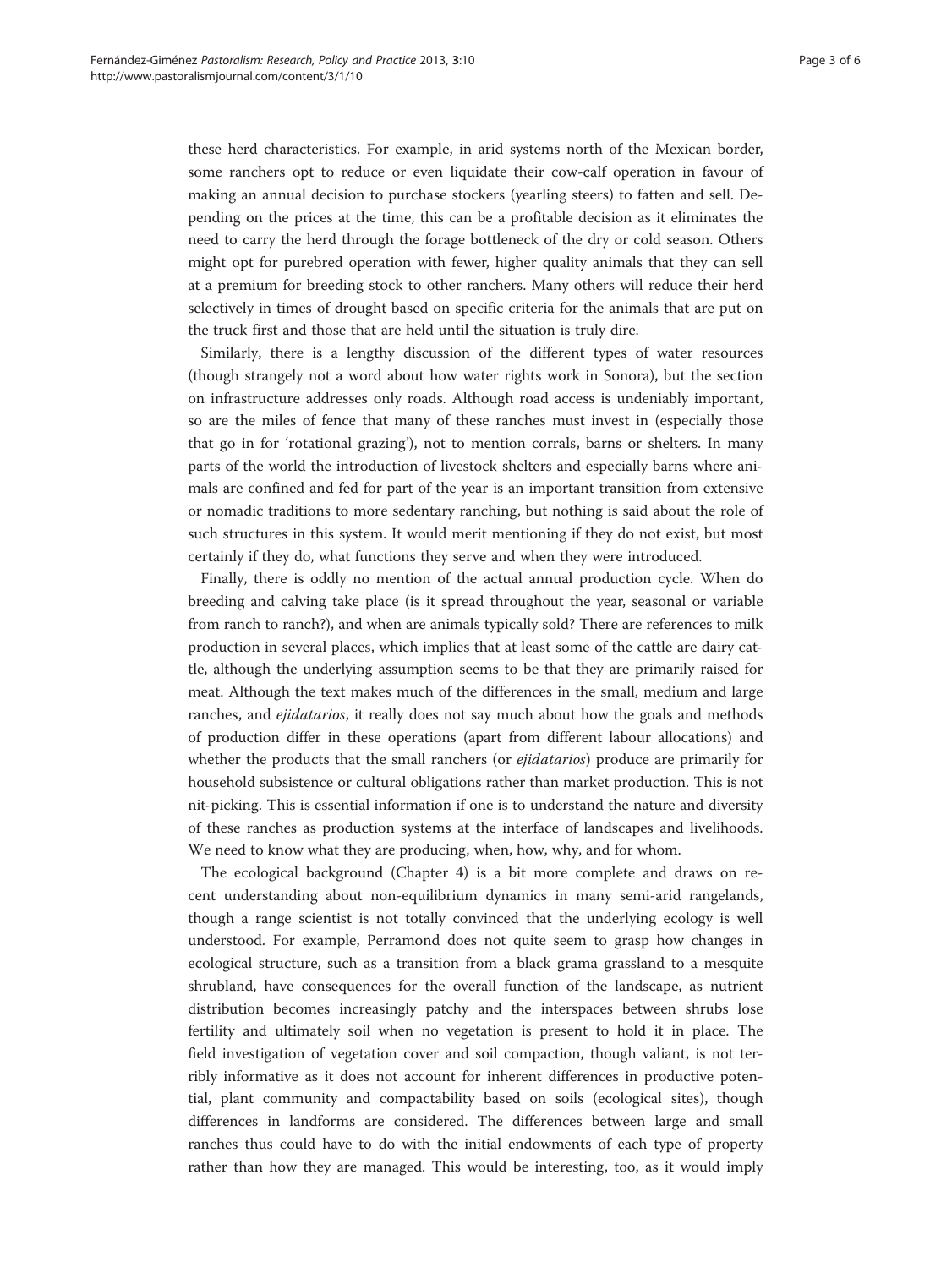that the larger ranchers also have higher quality land (with greater productive potential and less vulnerability to soil loss).

The section in Chapter 4 on buffelgrass was the most interesting and insightful, presenting the dilemma in all its complexity, from the well-intentioned but misguided introduction of the exotic invasive species from Africa following the Dust Bowl to its vilification by ecologists in the USA north of the border, as a threat to biodiversity and ecosystem function (it alters fire regimes), and its continuing important role as a substitute or supplemental forage source on degraded Sonoran rangelands. This is a great example of a truly 'political ecology' in which a Sonoran rancher's saviour is an Arizona ecologist's nemesis, and the whole bundle was sold as part of a package deal promoted by technological experts in cahoots with purveyors of agricultural credit, all unwitting cogs in the Development Machine.

Chapter 5, with its focus on the gender dynamics of ranching, is a rare and valued contribution. It was a revelation to realize how many women own and manage ranches in this famously patriarchal culture, as well as the prominent role they often play in ranch decision-making. The chapter was the most engagingly written, grounded in four illustrative vignettes drawn from the many interviews Perramond conducted with ranch women. I only wish there had been more about the specific activities and decisions that the women engage in and the intra-household power dynamics and negotiations (with husbands, fathers and sons), as well as their knowledge of ranching and the role women play (or do not) in the social reproduction - or in the transformation - of ranching in Río Sonora.

Chapter 6 is the heart of this political ecology, focusing on the unequal distribution of land and grazing resources and its consequences for political and personal power. This chapter provides a complex and nuanced description of the most recent set of reforms which allows for re-privatization of the communal ejido lands, but suggests there is little incentive to privatize these tiny plots of mostly arid lands as they are clearly not viable units for production. What becomes evident is that the categories of landowners and land types are not clear cut, as some private land ranchers were once ejidatarios and a few still are. Oddly, there was little mention throughout the book about the role of informal institutions related to resource access or livestock management. In most ranching (not to mention pastoral) cultures these unwritten rules play as large a role as formal titles, laws and policies, in governing who grazes where and when, how labour is shared or how conflicts are resolved.

Perhaps the most interesting part of this chapter is a follow-up study that Perramond carried out to find out who was selling their private ranches and why (debt and drought, again). The chapter closes with a discussion of some of the approaches Sonoran ranchers are taking to diversify economically, ranging from branching out into pig and poultry production, to hunting, to eco-tourism and to smallscale off-ranch enterprises. He reports on recent conservation initiatives near the Mexico-US border and the emerging phenomenon of collaborative rangeland management in the USA (most famously the Malpai Borderlands Group; see Sayre [2005\)](#page-5-0).

In the end, ranching in Sonora seems not very different from ranching north of the border, except for relatively fewer institutional obstacles to land access (compared to US public land ranchers). In the USA, as in Sonora, few ranches depend solely on livestock or even on-ranch activities for their income, and increasingly, one key to success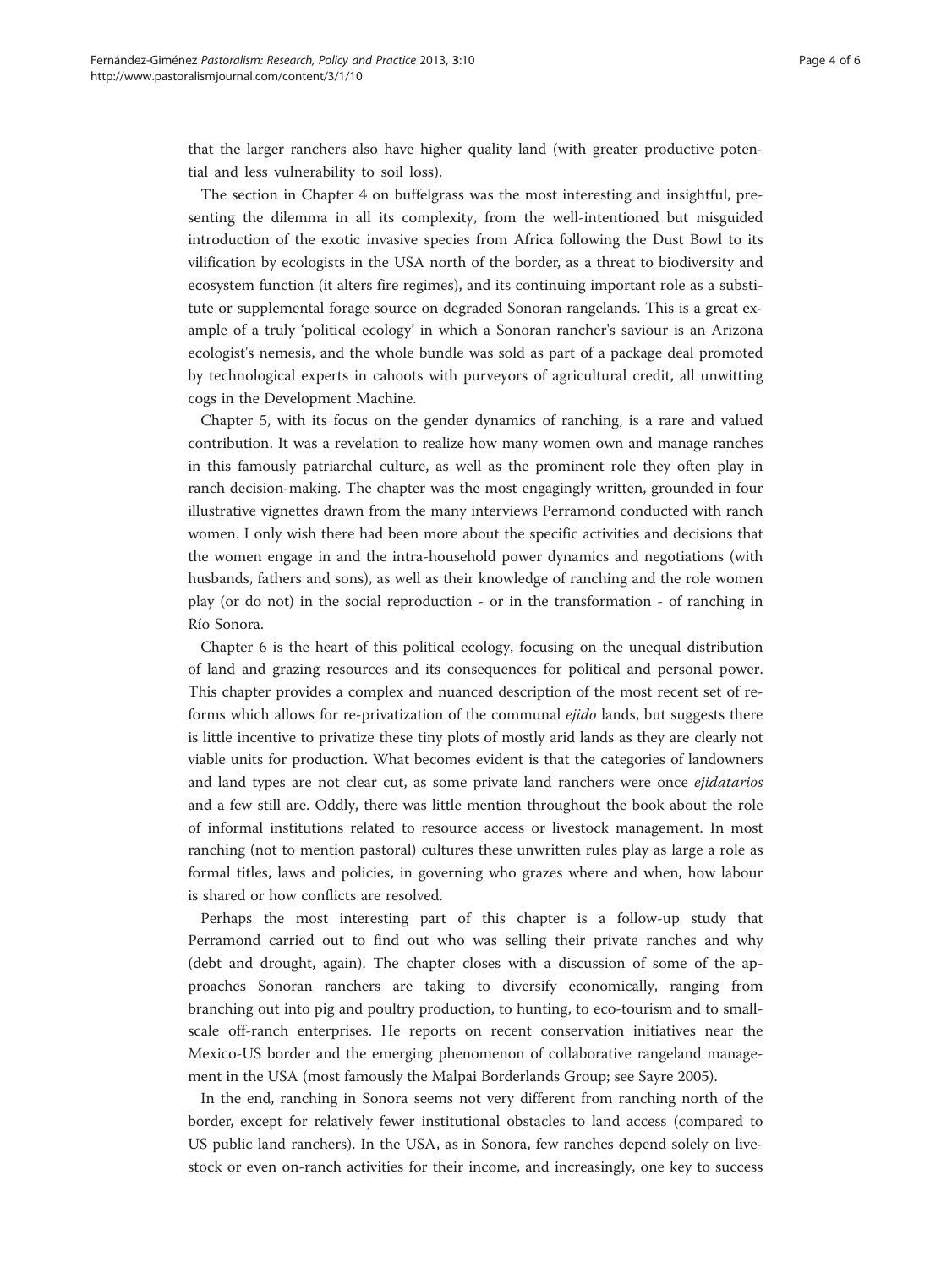<span id="page-4-0"></span>is economic diversification. The final chapter proposes eight recommendations that emerged from the fieldwork - all of which are sound and most of which would apply generically in almost any ranching or pastoral system (e.g. move to a 'need-based' and away from a 'product-push' extension model, promote training to provide viable rural livelihoods that encourage local children to stay in the community, emphasize the importance of local food supplies).

Where this book shines is in the well-wrought ethnographic accounts and the descriptions of the landscape, where I can almost smell the dust, mesquite and Tecate<sup>a</sup> mingled with horse dander and machismo. Please, Dr. Perramond, next time lose the 'hegemonic', 'Foucauldian' and 'neo-liberal' language; focus on the lovely and deep data that you collected so painstakingly; and make the most of it with your story-telling. The points you hoped to make would be clearer and penetrate deeper if they were more solidly grounded in the evidence and ethnographic narrative, and less tethered to the jargon du jure of your field. I am still pining to know the depth of substance of those years of interviews and observations, especially the local knowledge that was alluded to but never quite revealed. As it is, this book is an important reference for scholars of pastoralism and ranching in the region, especially anthropologists and geographers (the stated audience), but does not hold much for ranchers, or wayward range scientists like me.

# Endnote

<sup>a</sup> Tecate is a popular brand of beer in Mexico.

#### Competing interests

The author declares that she has no competing interests.

#### Author's information

MEF-G is an associate professor in the Department of Forest and Rangeland Stewardship at Colorado State University. Her research focuses on the human dimensions of rangelands, including local knowledge of pastoralists and ranchers and community-based and collaborative rangeland management institutions in the USA, Spain and Mongolia.

### Received: 27 February 2013 Accepted: 28 February 2013 Published: 11 April 2013

#### References

Brunson, MW, and L Huntsinger. 2008. Ranching as a conservation strategy: Can old ranchers save the New West? Rangeland Ecology and Management 61: 137–147.

- Coppock, DL. 2011. Ranching and multiyear droughts in Utah: Production impacts, risk perceptions, and changes in preparedness. Rangeland Ecology and Management 64: 607–618.
- Coppock, DL, DL Snyder, LD Sainsbury, M Amin, and TD McNiven. 2009. Intensifying beef production on Utah private land: Productivity, profitability, and risk. Rangeland Ecology and Management 62: 253–267.
- Didier, EA, and MW Brunson. 2004. Adoption of range management innovations by Utah ranchers. Journal of Range Management 57: 330–336.
- Huntsinger, L, L Buttolph, and P Hopkinson. 1997. Ownership and management changes on California hardwood rangelands: 1985 to 1992. Journal of Range Management 50: 423–430.
- Huntsinger, L, M Johnson, M Stafford, and J Fried. 2010a. Hardwood rangeland landowners in California from 1985 to 2004: Production, ecosystem services, and permanence. Rangeland Ecology and Management 63: 324–334.
- Huntsinger, L, LC Forero, and A Sulak. 2010b. Transhumance and pastoralist resilience in the western United States. Pastoralism: Research, Policy, and Practice 1(1): 1–15.
- Huntsinger, L, NF Sayre, and JD Wulfhorst. 2012. Birds, beasts and bovines: Three cases of pastoralism and wildlife in the USA. Pastoralism: Research, Policy and Practice 2: 12.
- Knapp, CN, and ME Fernandez-Gimenez. 2009a. Knowledge in practice: Documenting rancher local knowledge in northwest Colorado. Rangeland Ecology and Management 62: 500–509.
- Knapp, CN, and ME Fernandez-Gimenez. 2009b. Understanding change: Integrating rancher knowledge into state-and-transition models. Rangeland Ecology and Management 62: 510–521.
- Kreuter, UP, MR Tays, and JR Conner. 2004. Landowner willingness to participate in a Texas brush reduction program. Journal of Range Management 57: 230–237.